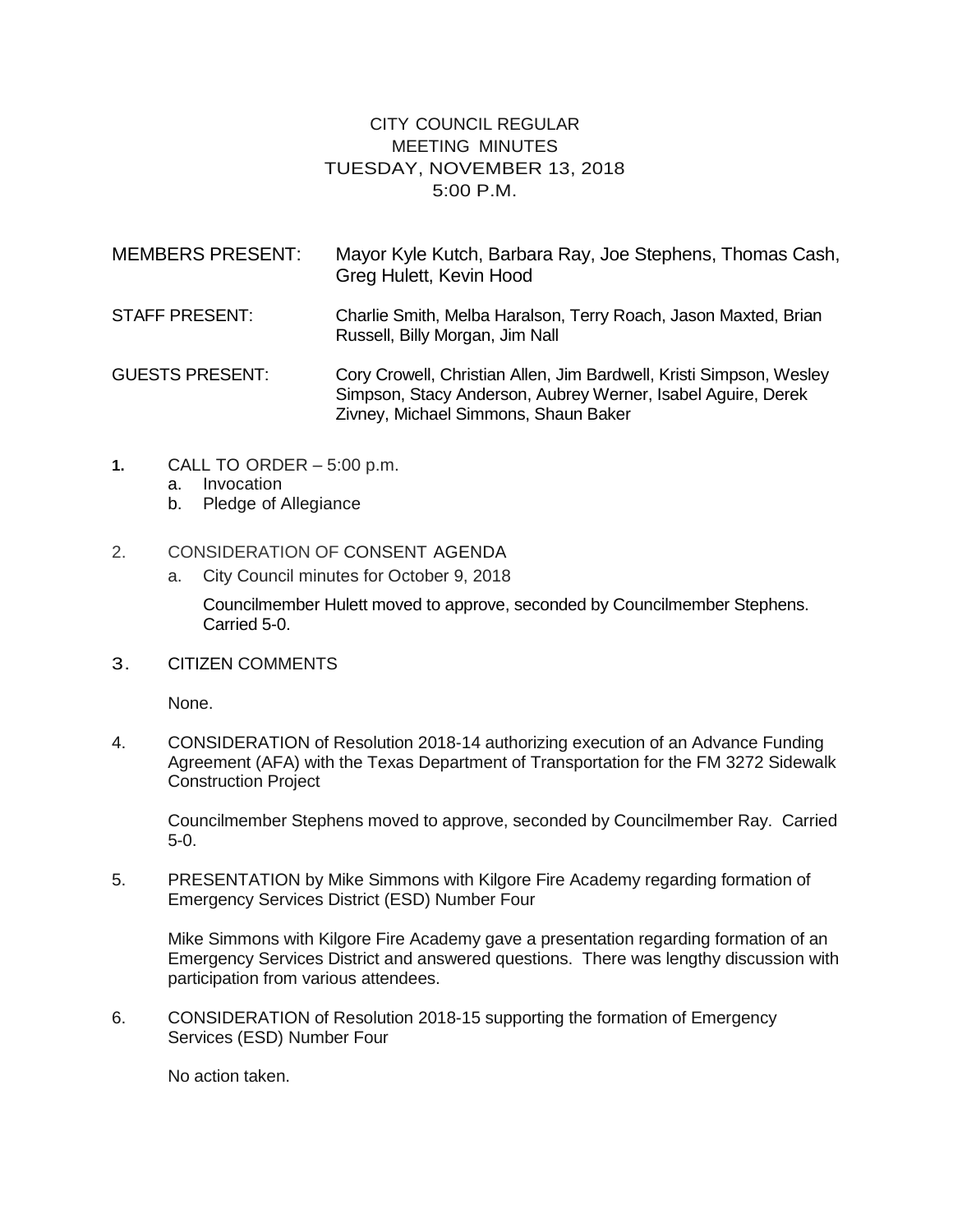7. CONSIDERATION of variance to Sign Ordinance Section 70-153(k) by request of Shaun Baker for signs to be located at 101 W. U.S. Hwy 80

Shaun Baker explained in detail the sequence of events leading up to the installation of signs at the corner of White Oak Road and U.S. Highway 80, including advertisers license, bond and permit from TxDOT. He said he jumped through hoops to comply with state regulations, spent a few thousand dollars on concrete and labor, then got a call that the city requires a permit. He said he is willing to put up ornamental metal, landscaping or repaint in order to make it more attractive. He said local businesses have contracted with him for advertising and he will have to refund that money.

Councilmember Hood said he understands, that Mr. Baker feels he went through the right channels.

Councilmember Ray asked if this could be considered in executive session at the next meeting. City Secretary Haralson stated this doesn't meet Local Government Code requirements for a closed meeting.

Mayor Kutch suggested a possible compromise might be to allow him to leave the signs up until each 1-year contract expires so Mr. Baker will not have to refund money.

Councilmember Hulett said we will need to see the agreements with dates of expiration.

No action taken.

8. CONSIDERATION of Ordinance 2018-09 granting Centerpoint Energy Resources Corp., dba Centerpoint Energy Texas Gas Operations, the right, privilege and franchise to construct, install, extend, remove, replace, abandon, operate and maintain its facilities with the public rights-of-way of the City of White Oak, Texas

City Coordinator Smith stated this is a renewal of the expired franchise agreement.

Councilmember Hood moved to approve, seconded by Councilmember Cash. Carried 5-0.

## 9. CITY COORDINATOR REPORT

a. Update on capital improvement projects

The Owens Road lift station project is complete except for sod.

- b. Administrative updates John Whitsell, City Manager of Clarksville City has accepted the City Manager position in Chandler. Matt Maines will take the position in Clarksville City.
- 10. ADJOURN

Councilmember Stephens moved to adjourn at 6:30 p.m., seconded by Councilmember Cash. Adjourned by consensus.